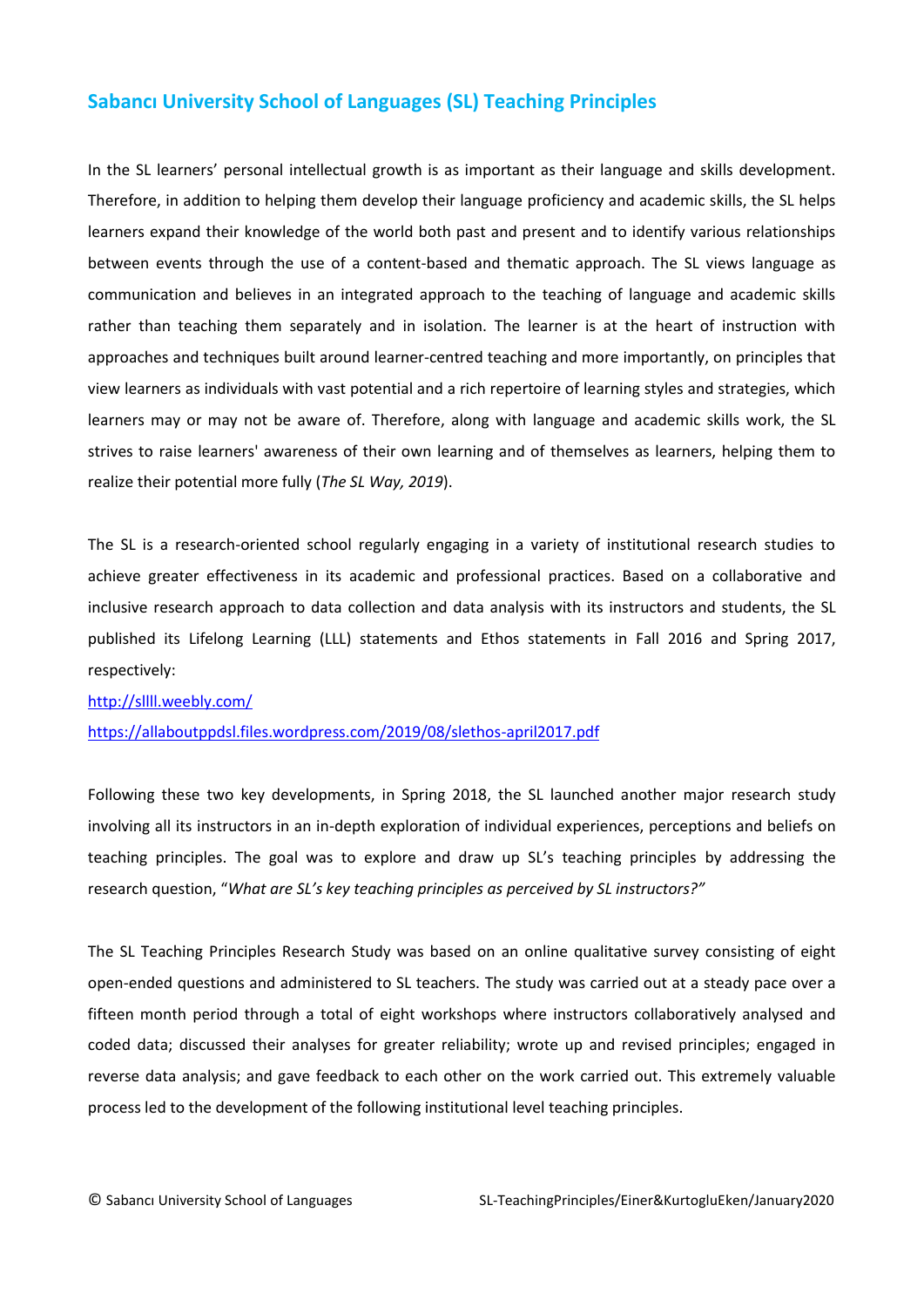### *Teachers in the SL believe in the following principles in teaching.*

#### **Learning environment**

- a. learners and teachers having mutual trust, respect, patience, empathy and understanding
- b. learners and teachers giving each other a safe space to enjoy learning
- c. learners thriving in a comfortable and cooperative environment in which their affective needs are met
- d. learners developing autonomy gradually in a supportive environment where they are encouraged to take initiative in their own learning, to explore opportunities and to take risks

### **Teacher motivation and attitudes**

- a. developing awareness of one's own personal and professional needs
- b. pursuing lifelong personal and professional growth by exploring developmental opportunities; selecting learning processes; prioritising learning goals and acting on these in order to develop new knowledge and skills
- c. reflecting on our persona as individuals and teachers in the light of feedback from our learners and colleagues
- d. maintaining the shared goals and practices within a team while acknowledging one's need for individual space
- e. maintaining effective relationships with learners and colleagues based on mutual respect, empathy and professionalism
- f. recognising learners and colleagues as individuals with their own unique potential, needs, interests, preferences and ways of learning; fostering this awareness in others
- g. being approachable and open in one's communication with learners and colleagues; being receptive to different ideas, styles and approaches
- h. having confidence and also humility
- i. recognising the role of humour and fun in effective lesson management and in fostering learner engagement

### **Progress in learning**

- a. helping learners to set individualised, challenging and achievable learning goals based on their previous learning experience and on their current knowledge and skills
- b. scaffolding learning success leading to achievement of learning goals currently outside the learners' comfort zones; withdrawing support gradually when no longer needed or to maintain personal challenge
- **c.** being aware that the responsibility for progress in learning lies with both teachers and learners; helping learners recognise their progress and achievement
- d. gathering and using knowledge about learners and their learning needs to create differentiated and appropriate learning opportunities
- e. understanding the importance of mistakes as learning opportunities and exploiting them in teaching and for meaningful and constructive feedback
- f. raising learners' awareness of the value of cooperation
- g. emphasizing the why of learning to give learners a clear and meaningful purpose which reflects high yet achievable expectations related to learners' personal and academic needs, interests and goals